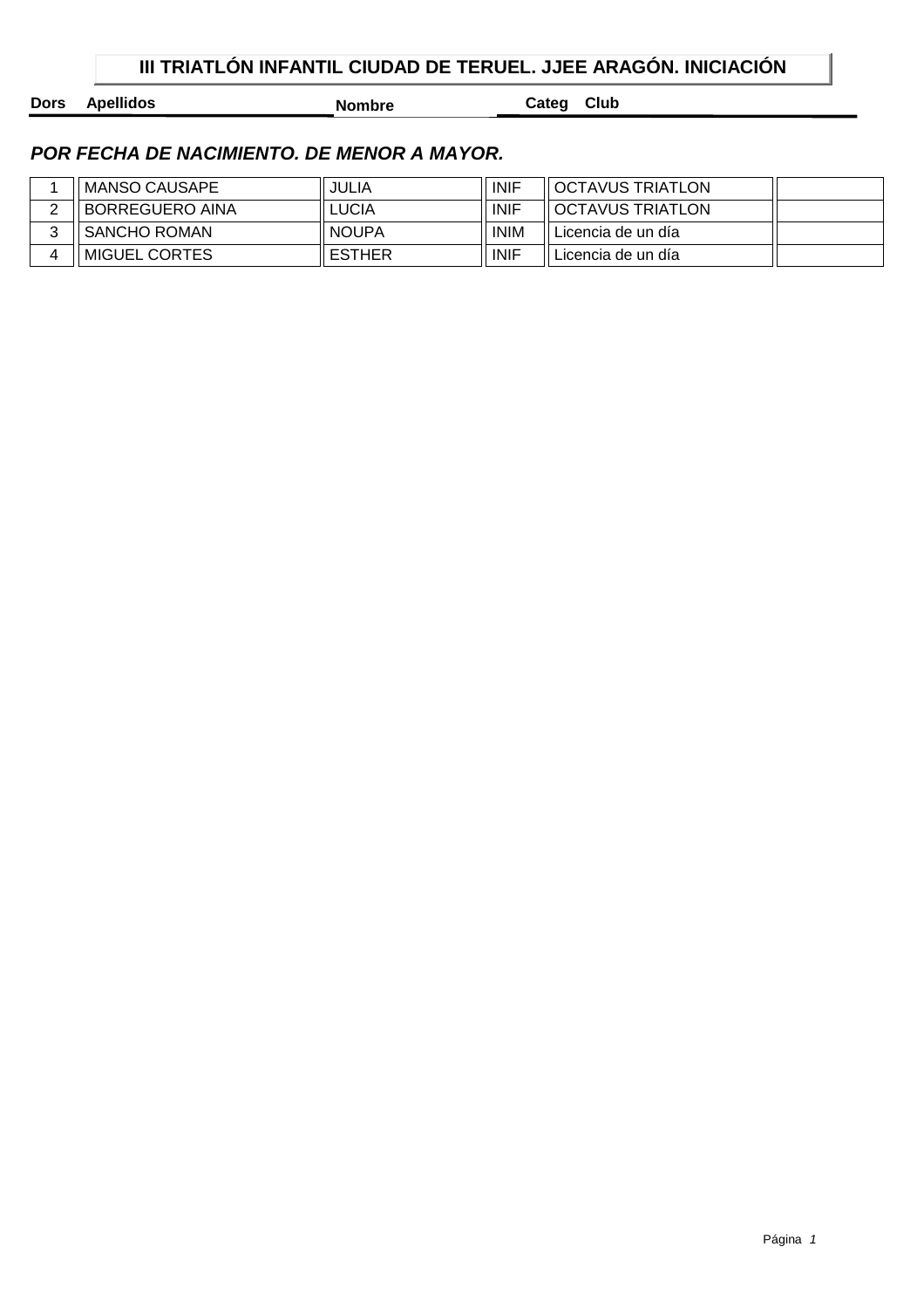## **III TRIATLÓN INFANTIL CIUDAD DE TERUEL. JJEE ARAGÓN. BENJAMÍN.**

**Dors Apellidos Nombre Categ Club** 

| 5  | <b>EDO AGUILAR</b>    | <b>HUGO</b>    | <b>BJM</b> | <b>COMARCA CUENCAS MINER</b> |  |
|----|-----------------------|----------------|------------|------------------------------|--|
| 6  | CASAS                 | <b>MARTINA</b> | <b>BJF</b> | <b>STADIUM VENECIA</b>       |  |
|    | CANDIAL DOLZ          | <b>CANDELA</b> | <b>BJF</b> | STADIUM CASABLANCA-ALM       |  |
| 8  | <b>ARRUFAT PUIG</b>   | <b>POL</b>     | <b>BJM</b> | E.M. EL OLIVAR               |  |
| 9  | <b>SANZ BELENGUER</b> | <b>SERGIO</b>  | <b>BJM</b> | CLUB NATACIÓN TERUEL TR      |  |
| 10 | DE LEON SEVILLA       | <b>IGNACIO</b> | <b>BJM</b> | <b>OCTAVUS TRIATLON</b>      |  |
| 11 | <b>MIGUEL CORTES</b>  | JULIA          | <b>BJF</b> | Licencia de un día           |  |
|    |                       |                |            |                              |  |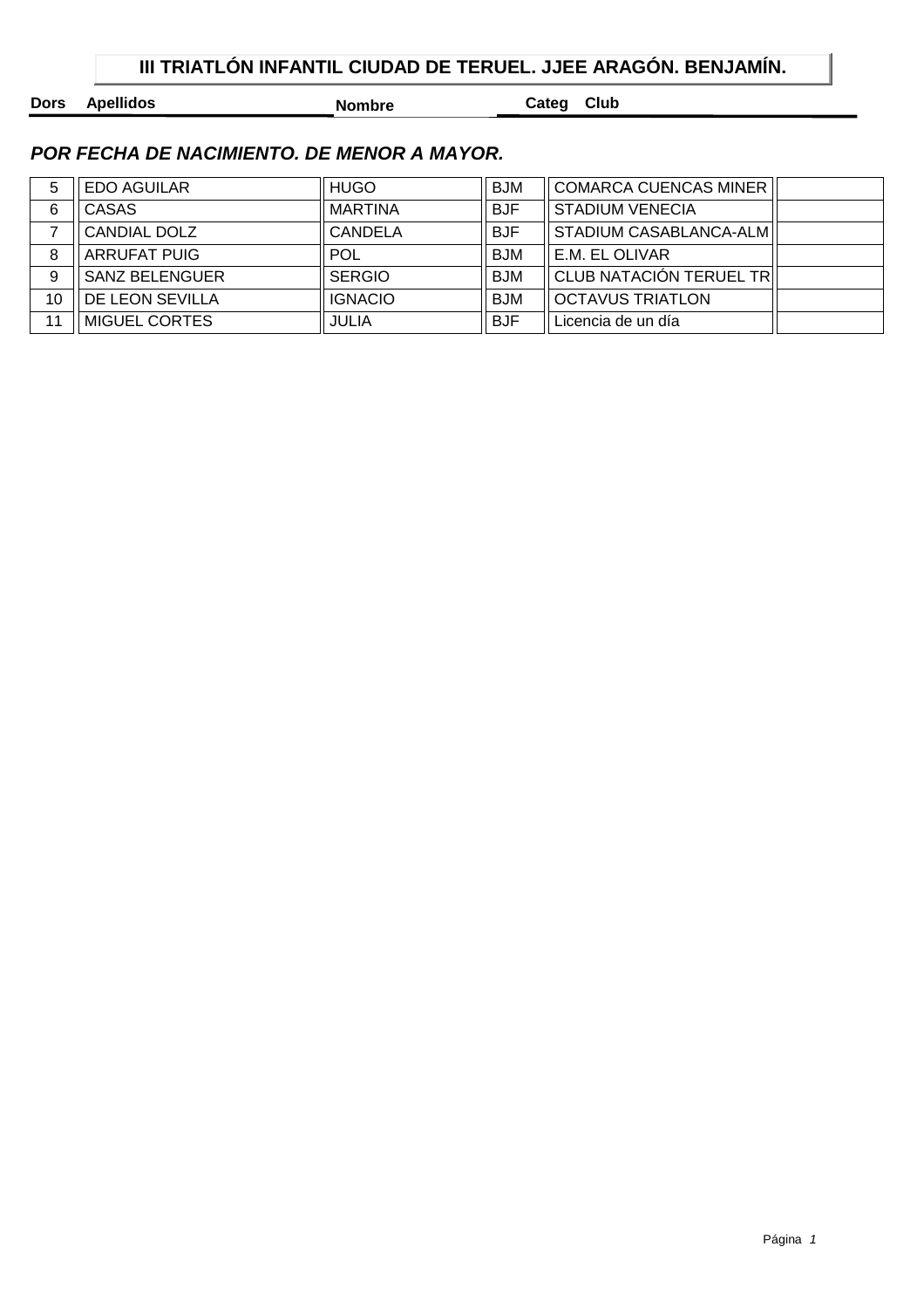**Dors Apellidos Nombre Categ Club** 

| 12 | <b>DIESTE ROLDAN</b>    | <b>ADRIAN</b>    | <b>ALM</b> | Licencia de un día             |  |
|----|-------------------------|------------------|------------|--------------------------------|--|
| 13 | <b>ARRUFAT PUIG</b>     | <b>ALEIX</b>     | ALM        | E.M. EL OLIVAR                 |  |
| 14 | <b>EDO AGUILAR</b>      | <b>IZAN</b>      | <b>ALM</b> | <b>COMARCA CUENCAS MINER</b>   |  |
| 15 | RODRIGUEZ FERNANDEZ     | <b>ADRIAN</b>    | <b>ALM</b> | <b>TRIATLON CIERZO</b>         |  |
| 16 | <b>BRAVO HINOJOSA</b>   | <b>RAQUEL</b>    | <b>ALF</b> | STADIUM CASABLANCA-ALM         |  |
| 17 | <b>FUERTES ORRIOS</b>   | <b>PAULA</b>     | <b>ALF</b> | CLUB NATACIÓN TERUEL TR        |  |
| 18 | <b>VERGARA PIQUERAS</b> | <b>BINGBING</b>  | <b>ALF</b> | STADIUM CASABLANCA-ALM         |  |
| 19 | <b>GIMENO GIMENO</b>    | <b>ALEJANDRA</b> | <b>ALF</b> | <b>STADIUM VENECIA</b>         |  |
| 20 | ANDRES MORENO           | <b>ADRIAN</b>    | <b>ALM</b> | E.M. EL OLIVAR                 |  |
| 21 | GÓMEZ GALLEGO           | <b>RUBÉN</b>     | <b>ALM</b> | E.M. EL OLIVAR                 |  |
| 22 | <b>BARA ROYO</b>        | <b>LUCIA</b>     | <b>ALF</b> | <b>CLUB NATACION TERUEL TR</b> |  |
| 23 | <b>CONTI</b>            | LAZZARO          | <b>ALM</b> | <b>OGS ENERGIA HELIOS</b>      |  |
| 24 | <b>CRESPO SANZ</b>      | <b>MARCOS</b>    | <b>ALM</b> | <b>TRIATLON CIERZO</b>         |  |
| 25 | <b>AZNAR ABAD</b>       | <b>NICOLAS</b>   | <b>ALM</b> | E.M. EL OLIVAR                 |  |
| 26 | <b>JUSTE JIMÉNEZ</b>    | <b>NICOLÁS</b>   | ALM        | E.M. EL OLIVAR                 |  |
| 27 | ARRANZ ESCRIBANO        | <b>VICTOR</b>    | <b>ALM</b> | OGS ENERGIA HELIOS             |  |
| 28 | <b>SANZ BELENGUER</b>   | <b>RAFAEL</b>    | <b>ALM</b> | CLUB NATACIÓN TERUEL TR        |  |
| 29 | PICALLO GIL             | <b>JORGE</b>     | <b>ALM</b> | OGS ENERGIA HELIOS             |  |
| 30 | <b>VALLES ZARATE</b>    | <b>MIGUEL</b>    | <b>ALM</b> | <b>TRIATLON CIERZO</b>         |  |
| 31 | PÉREZ LÓPEZ             | LUCÍA            | <b>ALF</b> | STADIUM CASABLANCA-ALM         |  |
| 32 | <b>CANDIAL DOLZ</b>     | <b>BENILDE</b>   | <b>ALF</b> | STADIUM CASABLANCA-ALM         |  |
| 33 | LAFUENTE HERRERA        | <b>CARLOS</b>    | <b>ALM</b> | CLUB NATACIÓN TERUEL TR        |  |
| 34 | PUIVECINO LÓPEZ         | MARÍA            | <b>ALF</b> | STADIUM CASABLANCA-ALM         |  |
| 35 | HUESO CAMAÑES           | <b>EVA</b>       | <b>ALF</b> | CLUB NATACIÓN TERUEL TR        |  |
| 36 | <b>BRAVO HINOJOSA</b>   | <b>ANDREA</b>    | <b>ALF</b> | STADIUM CASABLANCA-ALM         |  |
| 37 | SIERRA ÁLVAREZ          | <b>CECILIA</b>   | <b>ALF</b> | STADIUM CASABLANCA-ALM         |  |
|    |                         |                  |            |                                |  |